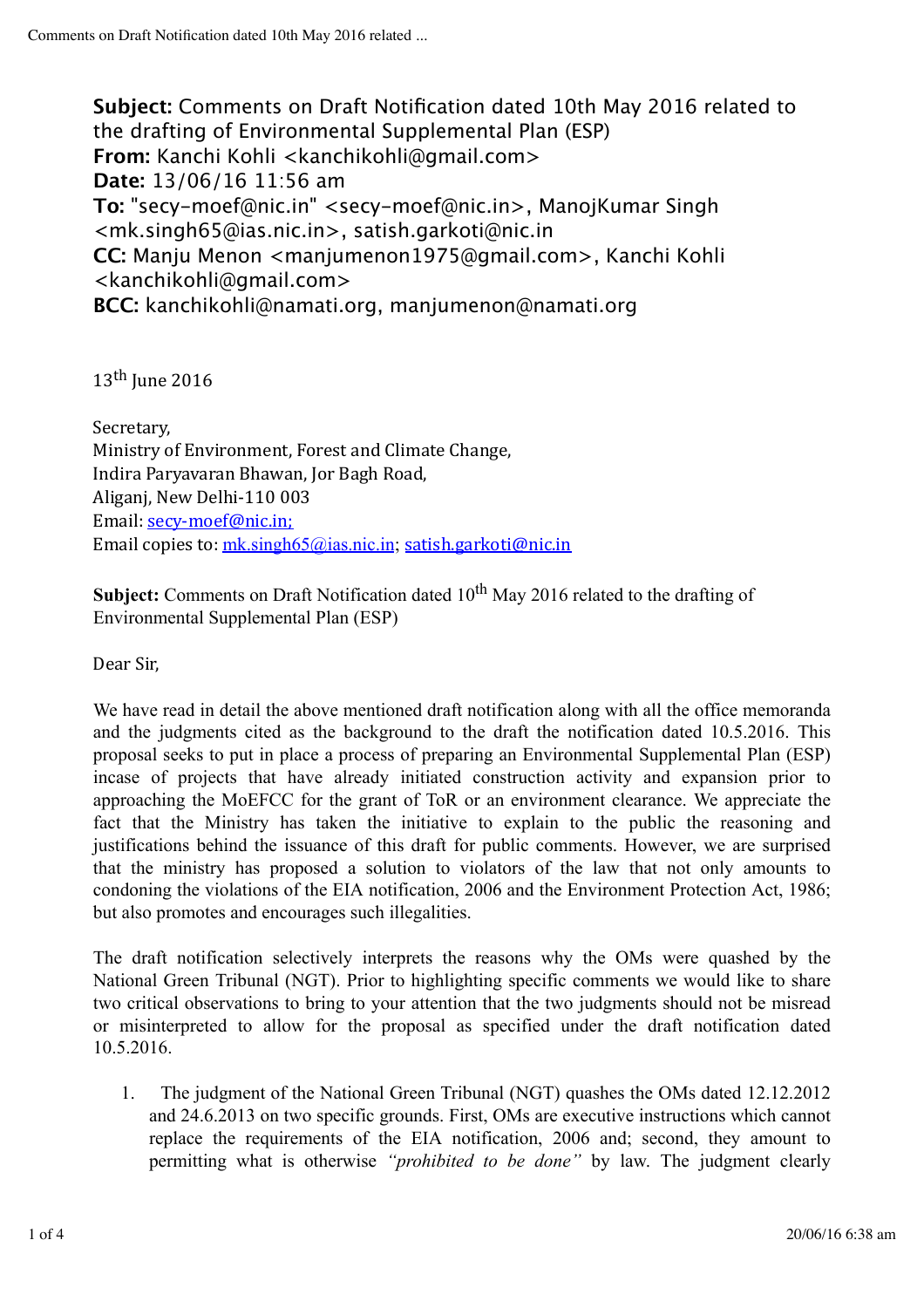observes that the steps laid out in the OMs *"provide benefits to the class of the project or activity owners who have started construction in violation of law, i.e. prior environment clearance."* In this case the NGT upheld the spirit of the EIA notification and quashed the OM that was violating it.

2. The judgment of the High Court of Jharkhand was issued under peculiar circumstances where *prima facie* the procedural lacunae was on the part of the MoEFCC, as a result of which there were delays in issuance of ToR. However, even this does not justify the initiation of construction activity without approval, even though the court in one specific instance but took a lenient view in favour of the project proponent. Further, this judgment only makes an observation that action against ascertaining violations and proposals for environment clearances should not be merged. It nowhere directs that the action should not be taken at all.

## Based on the above observations, we have the following comments:

The draft notification states that in order to protect and improve the quality of environment, *"the process should be such that it deters non-compliance and the pecuniary benefit of non-compliance and damage to environment is adequately compensated for…"* There can be no disagreement on this goal. However, the purpose by which the draft notification sets out to achieve this is in absolute contradiction to this goal. Instead of strengthening the legal liability on violators, the draft does the following:

- 1. **Provides ESP as a license to violate:** The draft notification lays out a process, which legally allows for a violator to damage the environment and subsequently obtain an ESP to compensate for the damage. The idea of the ESP is an undue favour to a violator. It will not act as a deterrent, but will encourage the practice of non-compliance as the project proponent is at no point under scrutiny for an "illegal act". The polluter pays principle cannot be extended in this manner that it translates into becoming a license to pollute and then pay up.
- **2. Negates the purpose of EIAs:** The practice of EIA internationally has been to help make environmentally sound decisions on development. It draws upon strong environmental baselines, good science and informed appraisal so that decisions for economic growth take into account socio-environmental concerns.. This practice also encourages the precautionary principle to say that unless risk and impacts are understood, no proposal for land use change should be approved. Globally, EIA practices have been seen beneficial and now sectoral and strategic EIAs are done. Instead of improving our EIA practice this draft notification allows violators to bypass the EIA process altogether.
- 3. **Limitation of pecuniary benefit**: The draft notification proposes the "*thorough assessment of pecuniary benefits"* so that damage to the environment can be restored. As you are aware, in many instances construction activities that involve felling of trees, blocking of water bodies or restriction of local livelihoods can have irreversible damage and restoration, if even possible, could take decades. Release of toxic materials and activities such blasting can also have long-term impacts on both local livelihoods as well as the ecology. Pecuniary benefits can only calculate the damage in monetary terms, which is an extremely limited form of valuation of environmental loss.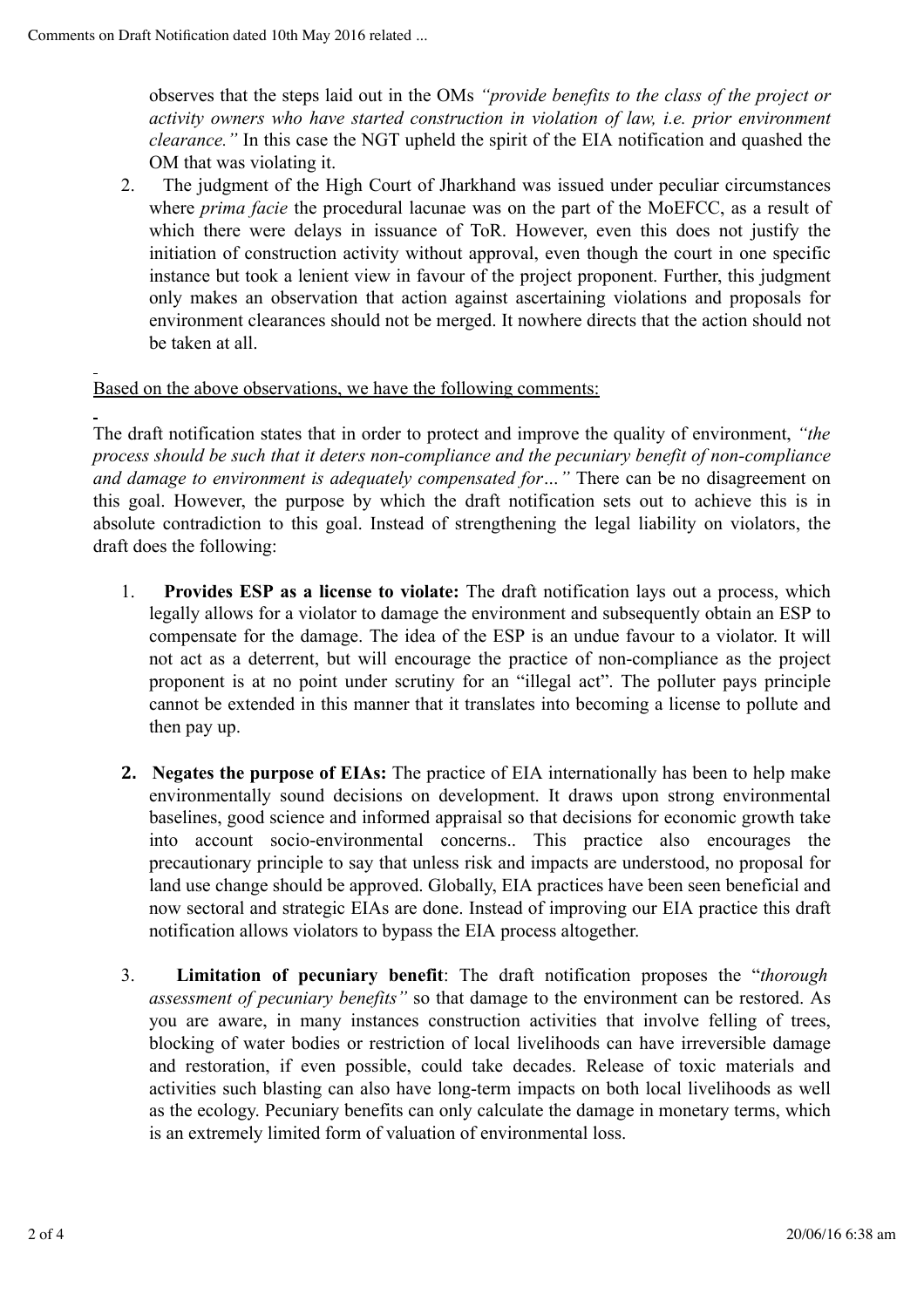4. **"Post-facto" application of the EIA notification**: Although the draft notification lays out a clause that the process of ESP will *"Ensure that the project satisfies all of the procedures, and requirements of the Environment Impact Assessment Notification, 2006"*, it is not clear how this will happen. If the construction activity has taken place in violation of the notification, does this imply that the entire process of screening, scoping, public consultation and appraisal can be done post facto? The outcomes of this process would be unduly favourable to the violator, encourage *fait accompli*, and allow for the continuation of project activities unabated. Rather than being a deterrent such a practice will encourage illegality.

The Draft notification in question goes against the logic of assessing impacts before undertaking environmentally damaging activities. It puts faith in a party which has already violated the law assuming that the same will not happen again if an ESP is prepared as per the proposed procedure. None of the court judgments mandate such a perverse solution to the problem of non-compliance. Infact the NGT judgment has already questioned the very premise on which the proposal for ESP is based as this proposal is only an extension of what was allowed for in the quashed OMs. We therefore request the ministry to take the following steps:

- 1. Withdraw the draft notification dated 10.5.2016.
- 2. The MoEFCC could issue a new draft notification that states:
	- Violation of environment clearance procedures would summarily lead to the rejection of the application for environment clearance or ToR.
	- · The requirement of a legally binding declaration from an applicant of prior environment clearance that they are not in violation of any of the regulatory processes.
	- A set of procedures by which information on non-compliance of environment clearance conditions is used to determine approvals related to modifications and expansions.
	- · A systematic process of determining whether violation has taken place and the extent of damage incurred so that liability can be established and the illegal act is stopped with immediate effect.

The implementation of the above-mentioned requirements will push project authorities to respect rule of law, rather than violate it.

We are encouraged by the emphasis that the ministry considers environment justice as "*the fair treatment and meaningful involvement of all people, caste, colour, creed or income, with respect to the development, implementation, and enforcement of environmental laws, regulations and policies.*" We therefore request the ministry to undertake steps to check non-compliance by including the active participation of affected communities as third party monitors, who could enhance enforcement through the collection of legally admissible evidence. We would be happy to share our experiences on how this has already happened in over 50 cases over the last two years and in three states of India.

We look forward to the considered responses and action of the ministry in this regard.

Sincerely

Kanchi Kohli and Manju Menon CPR-Namati Environment Justice Program